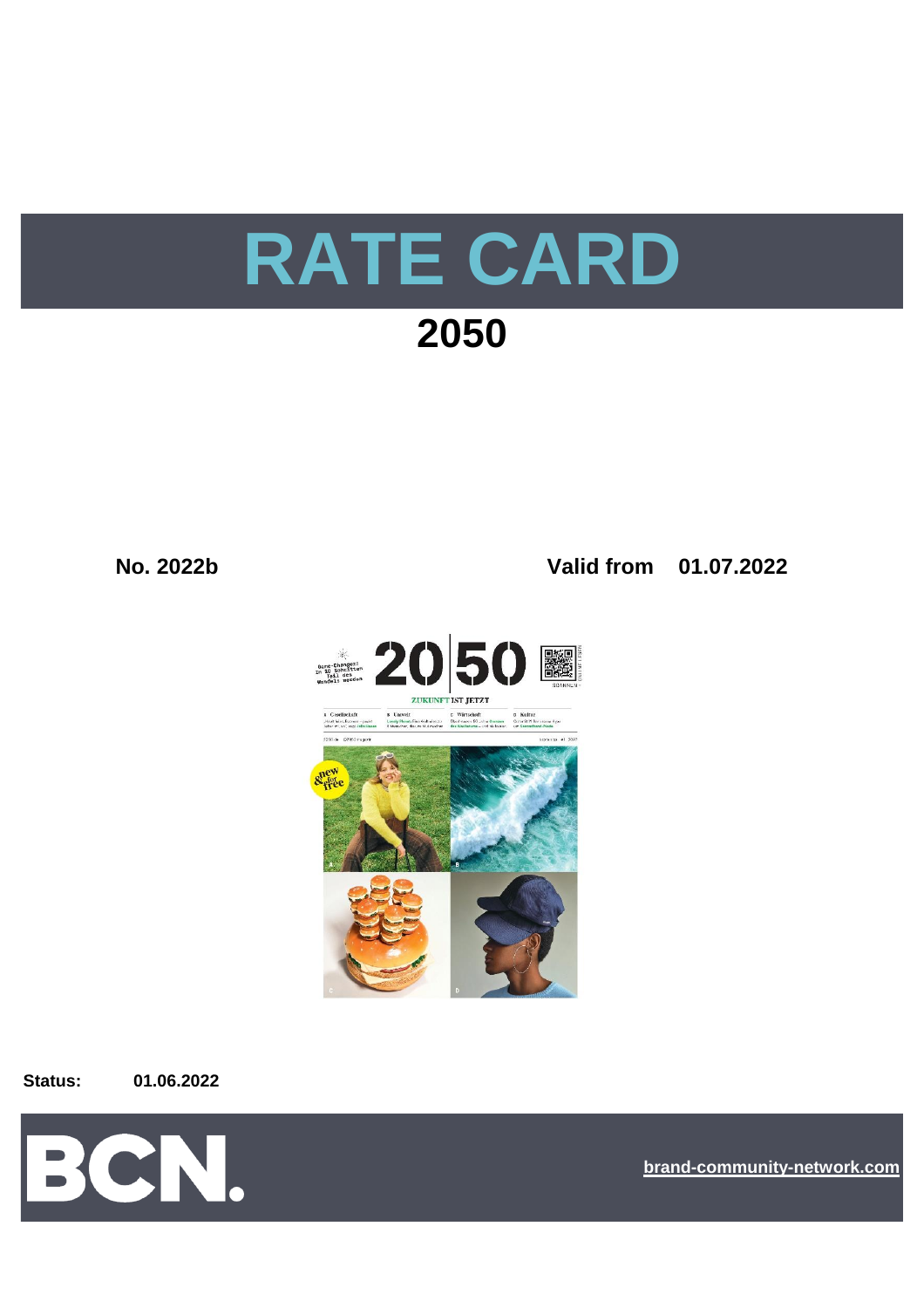## **PUBLISHER'S DATA**

M.I.G. Medien Innovation GmbH Commerzbank AG D-77652 Offenburg BIC: DRES DEFF 680

#### **Print Management/Placement**

Gudrun Nauder AdTech Factory GmbH Arabellastraße 23 D-81925 München P +49 89 9250 2132 [gudrun.nauder@adtechfactory.com](mailto:gudrun.nauder@adtechfactory.com)

#### **Ad Management/Order Management Terms and conditions:**

AdTech Factory GmbH Hauptstraße 127 D-77652 Offenburg [orders@adtechfactory.com](mailto:orders@adtechfactory.com)

### **Frequency of publication**

**& on sale date** 2x per year (subject to change) [duon-portal.de/](https://duon-portal.de/)

Munich, PZN 513936

#### **Publisher Bank accounts: Bank accounts:**

Hubert-Burda-Platz 1 IBAN: DE54 6808 0030 0723 4120 00

Invoices are due in net 30 days after the invoice date. The publisher guarantees a 2 per cent discount for advance payments, provided that the invoice amount is submitted on the publication date of the issue in which the advertisement is published at the latest and no older invoices are outstanding. In the event that the payment target is exceeded, default interest pursuant to Clause 11 of the Terms and Conditions of 5 per cent is calculated based on the respective base rate pursuant to Section 1 (1) of the German Discount Rate Transition Law (Diskontsatz-Überleitungs-Gesetz– DÜG). All prices are net prices. The statutory value-added tax is added. Direct debit is possible.

All ad orders are exclusively carried out pursuant to the General Terms and Conditions. These have to be requested directly from BCN or can be viewed online at:

T +49 781 84 2708 [brand-community-network.com/terms-conditions](https://bcn.burda.com/terms-conditions)

### **Technical data:**

For current and binding technical data, log onto duon-portal.de. Also available as PDF download.

#### **Place of publication Delivery of printer's copy:**

Please upload all copies electronically to duon-portal.de. For support please e-mail support@duon-portal.de or call +49 40 37 41 17 50.

#### **General legal notice:**

The warranty claims specified in the publishers' general terms and conditions apply only when the certified technical requirements and standards published on the DUON portal have been fulfilled as well as the delivery has been carried out via the DUON portal. This also holds when data are provided without proof.

#### **Online advertisement booking:**

The current, binding technical advertisement bookings can also be sent via the online booking system:

[obs-portal.de/](https://www.obs-portal.de/)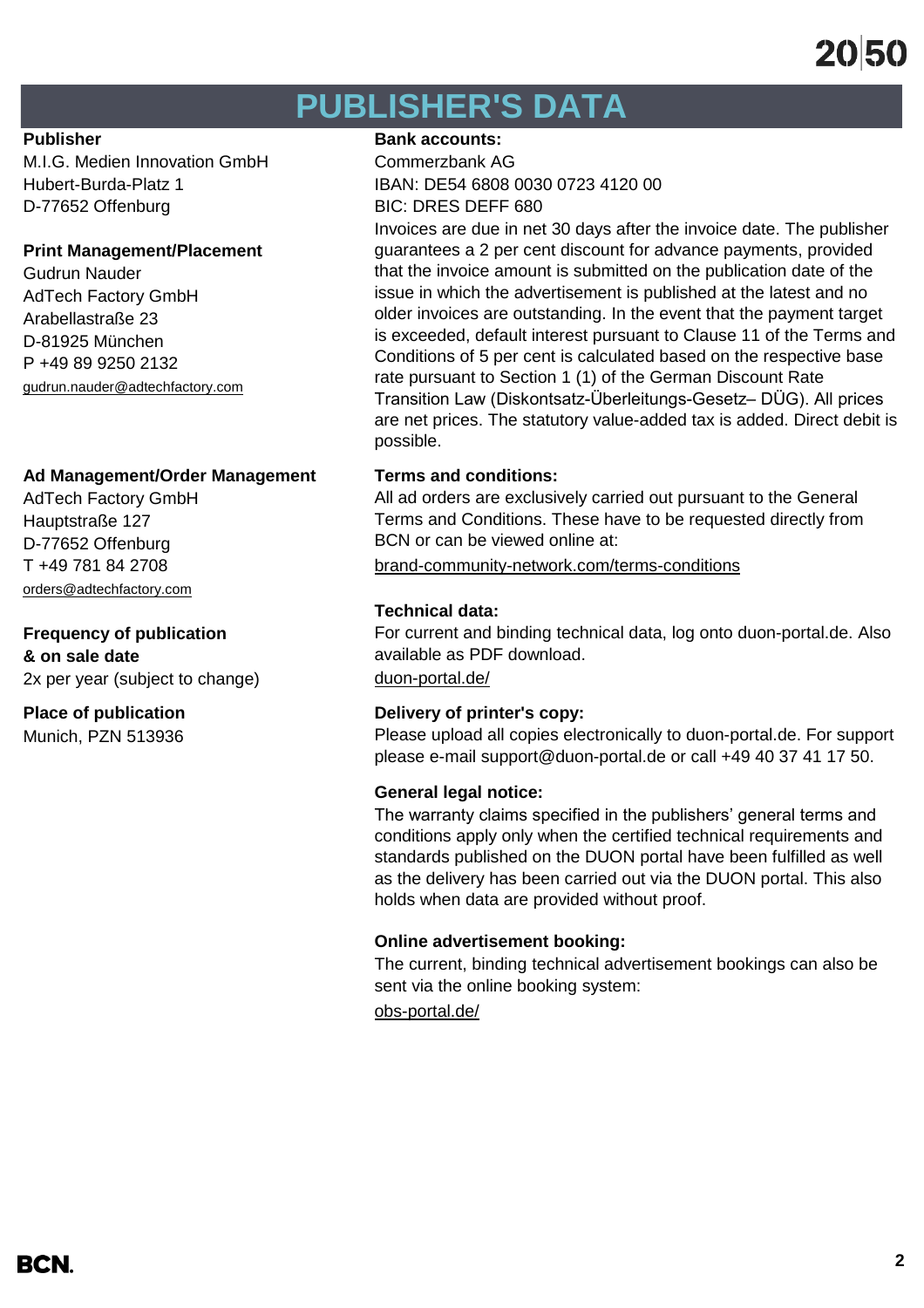

## **FORMATS & RATES**

| Format                         | <b>Rate</b> |
|--------------------------------|-------------|
| 1/1 page incl. one digital ad  | 24,400 €    |
| 2/1 page incl. two digital ads | 48,800 €    |
|                                |             |

### **Digital ads:**

For each ad page that is booked, client receives an advertising area within the interactive e-magazine. Possible formats: Video ads, photo ads, interactive ads, music files. More on request.

### **Type area format:**

On request.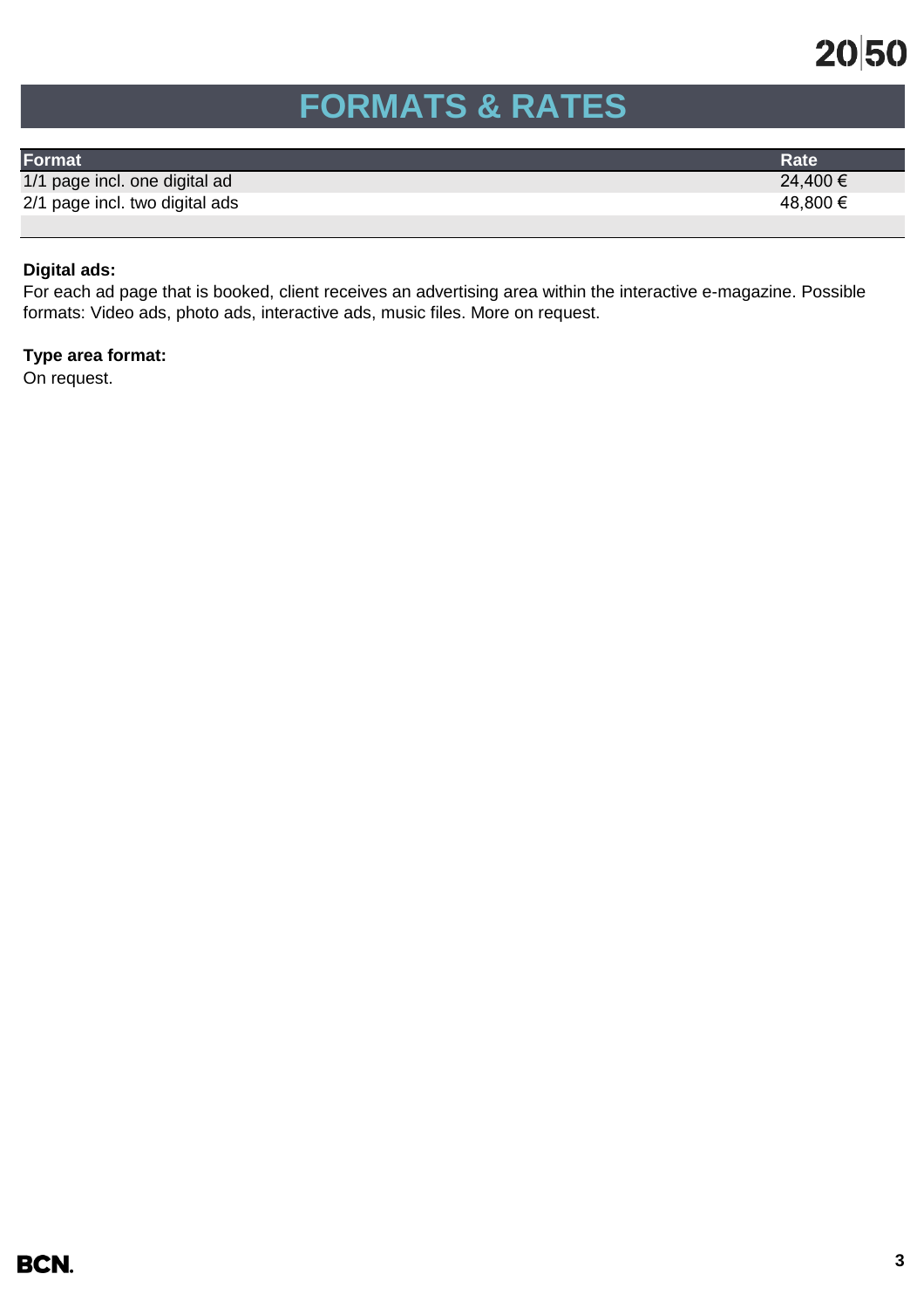## **AD SPECIALS**

|                                        |                   | Additional ad specials available on request.                                                                                                                                |
|----------------------------------------|-------------------|-----------------------------------------------------------------------------------------------------------------------------------------------------------------------------|
| Format                                 | <b>Fixed rate</b> |                                                                                                                                                                             |
| <b>Bound inserts</b><br>up to 12 pages | 12,732 €          | Prices apply for the booking of at least the<br>entire domestic print run.<br>The publisher reserves the right to reschedule<br>bookings with less than domestic print run. |
| <b>Glued-on inserts</b>                |                   | A minimum run of 30,000 copies applies for all<br>ad specials.                                                                                                              |
| up to $20q$                            | 4,138 €           |                                                                                                                                                                             |

#### **All ad specials above are count towards the annual agreement commitment, not eligible for further discountable**

#### **Calculation basis:**

The calculation basis is the planned circulation upon order confirmation, exclusive of the respective e-magazine.

#### **Delivered quantity:**

The delivered quantity is based on the planned print run or IVW quarterly report valid at the date of the order confirmation, plus 2 % surplus. In order to react to circulation fluctuations at short notice, we recommend contacting our Print Management/Placement (see "Your Personal Contacts" page) one more time before production start.

#### **Delivery address and deadline:**

Please find the delivery address and deadline on the respective order confirmation. An incoming goods inspection does not take place at the printing plant.

#### **Conditions of delivery:**

Ad specials must be delivered in accordance with the guidelines of the Bundesverband für Druck und Medien (German Association of Print and Media), and be clearly marked with the name of the publication and issue. The material must be delivered, carriage paid, to the address where it will be processed.

#### **Order and cancellation date:**

See "special closing dates" on page "Schedule & Topics Print"; due to limited availability, we strongly recommend booking as early as possible.

#### **Proviso:**

Should any processing problems arise, completion of the circulation takes priority over ad special processing.

#### **AdSpecial Portal:**

Binding technical information on Ad Specials and information on deadlines, samples and delivery for the participating objects is available for download at adspecial-portal.de

**Glued-on inserts:** The basis is a 1/1 carrier advertisement.

#### **Sample products:**

An additional postal fee applies to samples and objects over 2.5 mm thickness.

#### **Samples:**

Samples must be presented by the closing date at the latest. For product samples 50 pieces are required up front. For all other ad specials a minimum of 5 samples are required. To be sent: AdTech Factory, Print Management, Hauptstraße 127, 77652 Offenburg, Germany.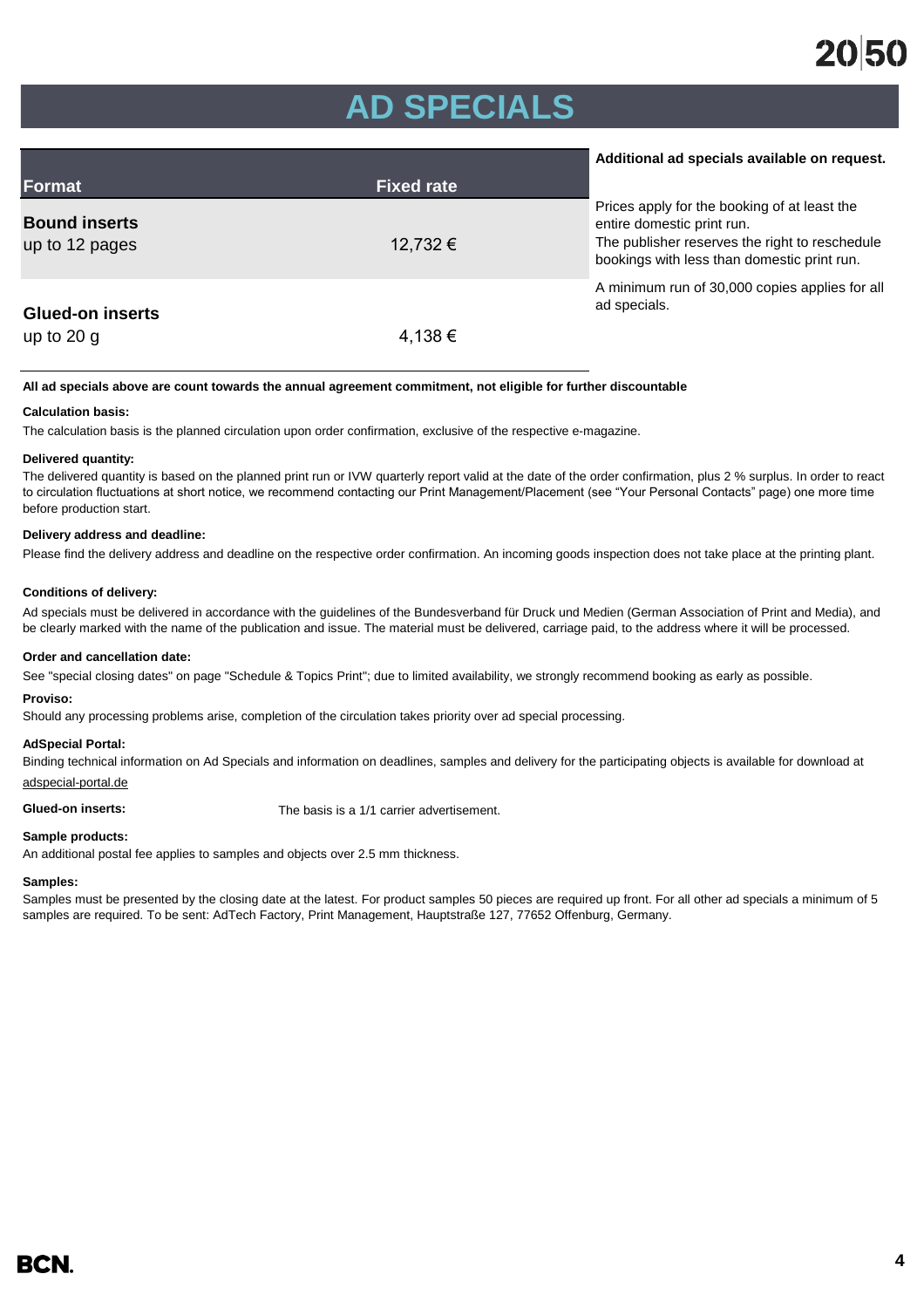## 2050

| <b>SCHEDULE</b>                                                             |              |               |                                                |                                |  |
|-----------------------------------------------------------------------------|--------------|---------------|------------------------------------------------|--------------------------------|--|
| The BCN topic preview tool provides you with attractive themes or specials: |              |               | brand-community-network.com/topic-preview-tool |                                |  |
| No.                                                                         | On sale date | Closing date* | Copy date**                                    | <b>Special closing date***</b> |  |
| 1/22                                                                        | 22.04.22     | 28.02.22      | 07.03.22                                       | 07.02.22                       |  |
| 2/22                                                                        | 17.10.22     | 22.08.22      | 29.08.22                                       | 01.08.22                       |  |

\* Closing & cancellation date

\*\* Delivery date for printer's copies

\*\*\* Closing & cancellation date for ad specials, special formats, special placements